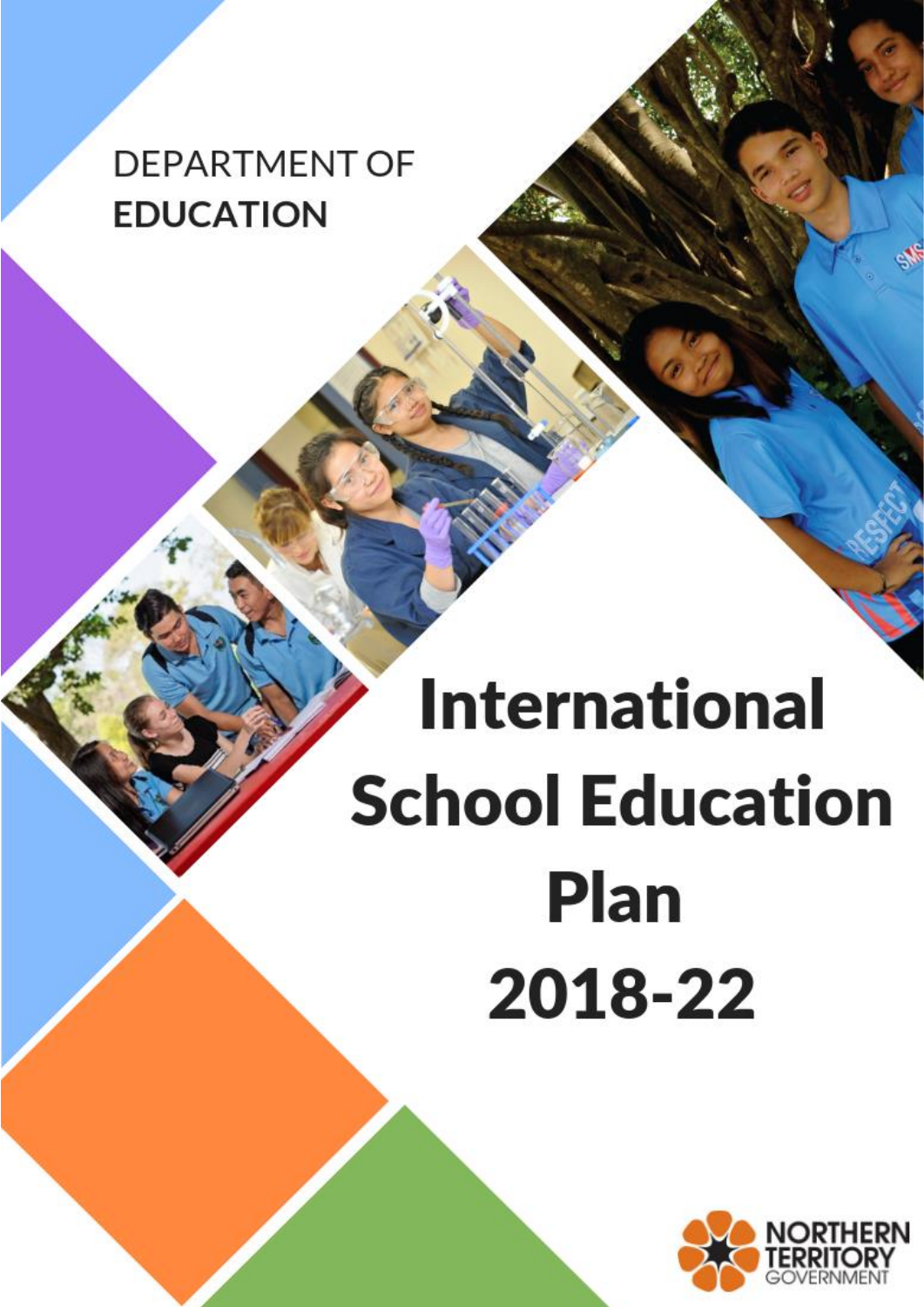

#### **Introduction**

The *International School Education Plan 2018–22* guides the internationalisation of Northern Territory (NT) government schools. Beyond the economic benefit international education brings to the NT, this plan commits to the growth of globally competent students. This plan is inclusive of local students and international students enrolled at NT government schools and of ongoing collaboration with schools.

The plan provides guidance for school and corporate international education programs, projects and regulation for NT government schools. It complements the Department of Education's *Strategic Framework 2018–22*, and prioritises community engagement, quality teaching, school leadership, and data and accountability.

The *International School Education Plan 2018–22* is closely aligned to the Australian Government's *National Strategy for International Education 2025,* drawing on the national strategy's goals and adapting them for the NT government school sector and NT context. The plan is consistent with NT Government international engagement and education directions.

The plan supports both overseas and local students in NT Government schools, to be globally competent and develop intercultural understandings through the Australian Curriculum— General Capabilities and the Australian Curriculum Asia and Australia's Engagement with Asia cross-curriculum priority. Global competence will be included in the Organisation for Economic Development and Cooperation's Program for International Student Assessment from 2018.

The *International School Education Plan 2018–22* is informed by ongoing stakeholder consultation with school and corporate representatives, the Asia Education Foundation, StudyNT and partner organisations.

#### **What Is International Education?**

International education refers to:

- programs and initiatives that develop the global competence of local and international school students
- services, programs and study tours for inbound international students and teachers
- services and programs for outbound NT students and teachers in overseas schools
- international partnerships that allow students to engage with different cultures
- $-$  regulation, services and support provided by the International Services unit.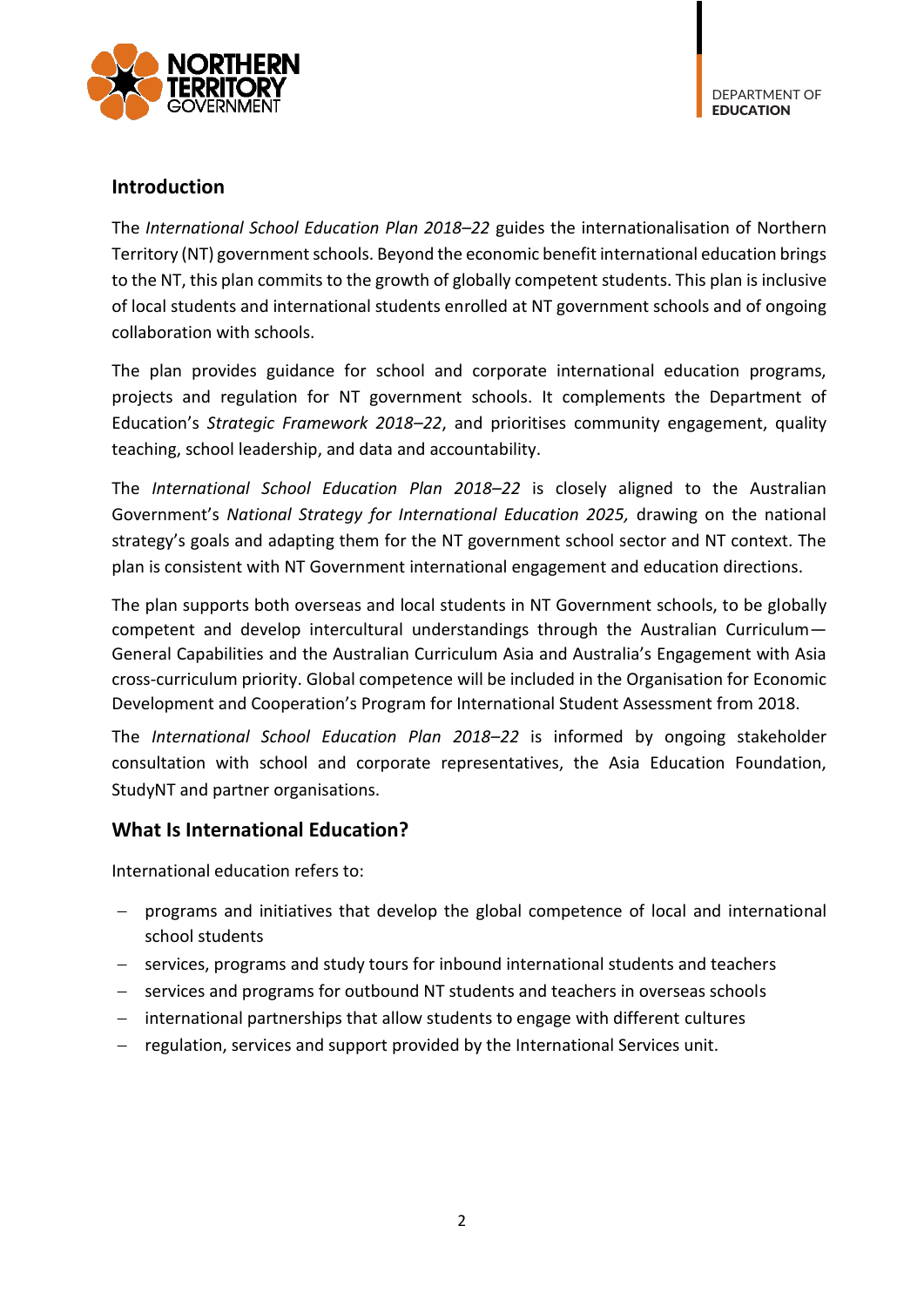

#### **Vision**

*Through quality, targeted programs, experiences and international engagement, local and international students in NT government schools will be globally competent and equipped with the skills and knowledge for successful futures in a globalised world.*

The vision is underpinned by three pillars:

| Pillar 1      | Pillar 2            | Pillar 3        |
|---------------|---------------------|-----------------|
| <b>Strong</b> | I Transformative    | <b>Global</b>   |
| fundamentals  | <b>partnerships</b> | competitiveness |

#### **Commitment**

To contribute to meeting the *Engage, Grow, Achieve* goals of the *Department of Education Strategic Framework 2018–22,* the plan is based on a commitment to: 1) quality international education programs and processes; 2) improved international student and program data; and 3) accountability, and productive partnerships and community engagement. Six key projects are identified in the plan to contribute to meeting these commitments. Further projects and activities will be identified with schools.

#### **Implementation**

International Services will work with NT government schools to:

- assist schools to identify their priorities and actions under the plan
- support schools to implement international education priorities, including professional learning
- monitor and review implementation of the plan
- contribute to ongoing project identification and goal setting.

#### **Reporting**

An evidence-based report of achievements and outcomes of the key projects under each annual plan, (the *International School Education Plan Implementation Report*) will be prepared. The implementation report will inform international education projects for the following year.